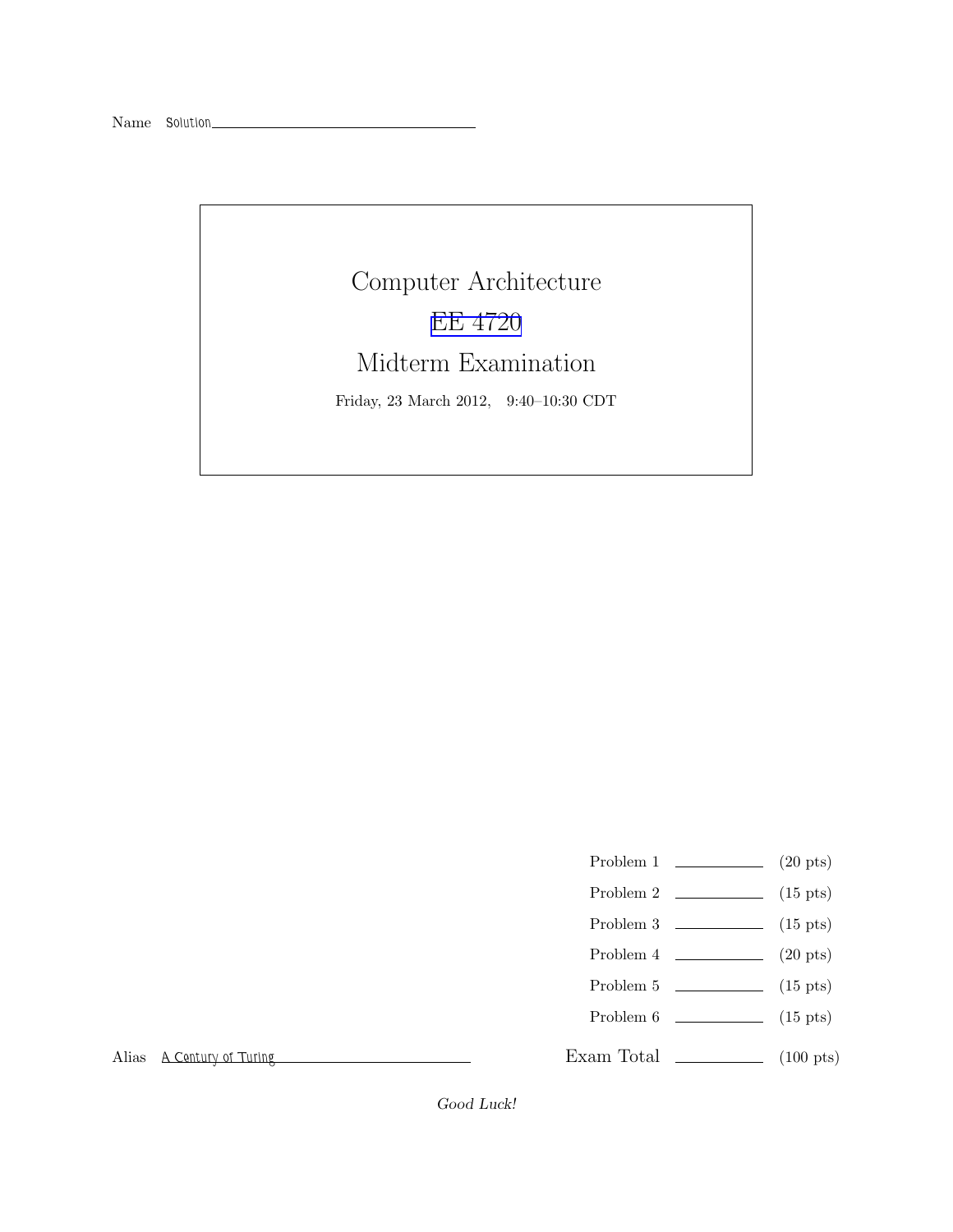Problem 1: [20 pts] The MIPS code below executes on the illustrated **seemingly** familiar implementation. If you look closely you'll notice that certain bypass paths that are present in the five-stage implementation usually used in class are missing from the diagram below.



(*a*) Show the execution of the code below on the illustrated implementation for enough iterations to determine CPI. Determine the CPI.

Execution diagram.

Double-check for bypass paths, stall when necessary.

Compute CPI.

*The pipeline execution diagram appears below.*

*Note the following close dependencies:* lw/add *through* r2*,* add/sw *through* r1*, and* addi/lw *(in the 2nd iteration) through* r4*.*

*The* add *stalls two cycles (2 and 3) due to the* lw/add *dependence, so that when the* add *can read the value of* r2 *when it is in* ID *(bypassed through the register file). In the bypassed implementation used in class the* add *would only stall one cycle, since the value of* r2 *could be bypassed from* WB *to* EX*, but in the implementation above there is no bypass from the* WB *stage to the upper input to the ALU, where the* rs *value is needed.*

*Due to the* add/sw *dependence the* sw *stalls one cycle (5), because the* ME*-to-*EX *bypass to the store value multiplexor (the one connecting to* EX/ME.rtv*) is missing. With that one-cycle stall the* add *is in* WB *while the* sw *is in* EX*, where the* WB*-to-*EX *bypass to the store value multiplexor can be used. In the bypassed implementation used in the class notes there would be no stall here.*

*The* addi/lw *dependence does not cause a stall because there is a bypass from* ME *to* EX *going to the upper ALU mux.*

Common Mistakes: *Often beginners forget that the store value,* r1 *in this case, is a source value. In this case it doesn't matter, but another common mistake is forgetting that the branch operands are sources, and that these sources cannot be bypassed to in most of the implementations used in class. People in a hurry sometimes mistake the first branch operand as an output.*

*To compute the CPI, divide the iteration time by the number of instructions. The first iteration starts at cycle 0 (the iteration starts when the first instruction of the loop body is in* IF*), the second at cycle 8, and so the first iteration takes 8 cycles. Since the first*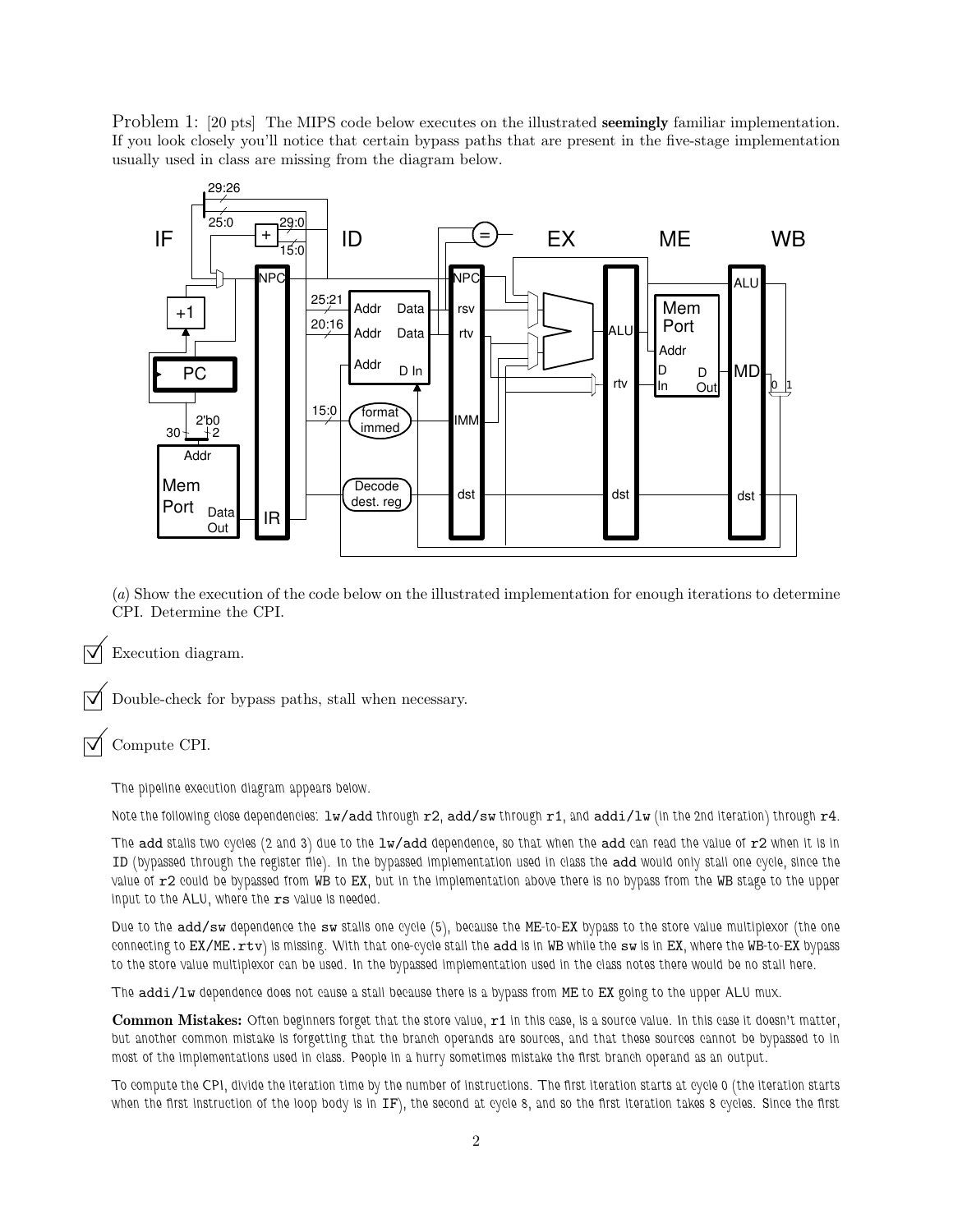*and second iterations will have the same stalls we can conclude that all subsequent iterations will take 8 cycles. An iteration has five* instructions, so the CPI is  $\frac{8}{5} = 1.6 \text{ CPI}.$ 

LOOP: # Cycle 0 1 2 3 4 5 6 7 8 9 10 11 12 13 14 15 16 17 18 lw r2, 0(r4) IF ID EX ME WB add r1, r2, r3 IF ID ----> EX ME WB sw r1, 4(r4) IF ----> ID -> EX ME WB bne  $r4$ ,  $r5$  LOOP IF -> ID EX ME WB addi r4, r4, 8 IF ID EX ME WB LOOP: # Cycle 0 1 2 3 4 5 6 7 8 9 10 11 12 13 14 15 16 17 18  $\ln$  r2,  $0(r4)$  IF ID EX ME WB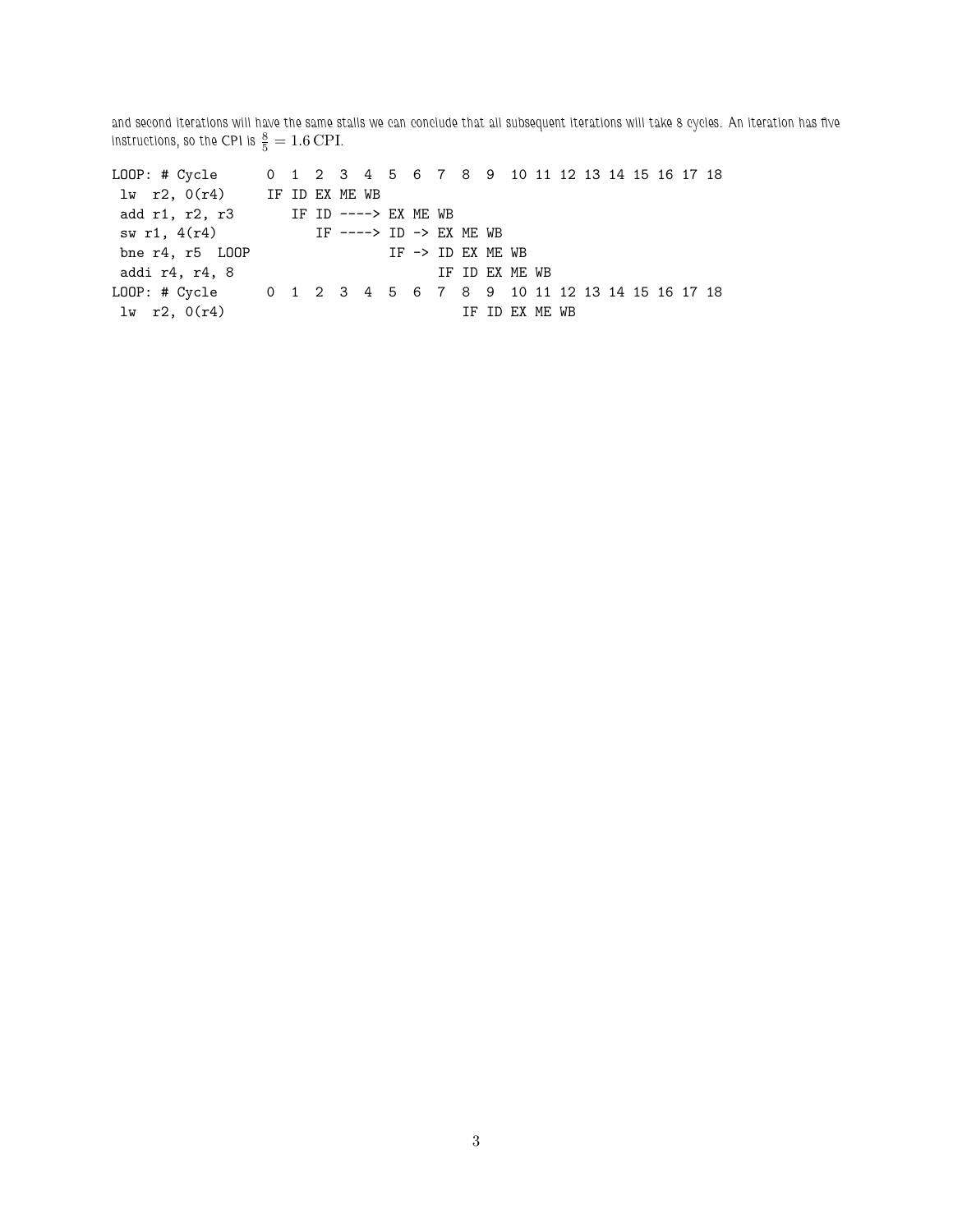## Problem 1, continued:

(*b*) The code above should have encountered at least one of the missing bypass paths. Choose one of those missing bypass paths and design control logic for it. The ID-stage control logic should generate a 1-bit signal STALL that will be logic 1 when the instruction in ID will have to stall because of the missing bypass path.

 $\triangledown$  Show which missing bypass path the control logic is for.

## Control logic for missing bypass.

*Solution appears below, and includes logic for both bypass paths. The logic for the* lw/add *dependence appears in green, and logic for the* add/sw *dependence appears in blue. The stall signal appears in maroon.*

*The logic for the* lw/add *dependence will stall for any instruction that needs a value bypassed from the* WB *stage to the upper ALU input. For the* lw/add *case, this logic will generate the stall signal in cycle 3, but not in cycle 2. We assume that some other logic generates the cycle-2 stall. This logic assumes that every instruction uses an* rs *source (and most do).*

*The logic for the* add/sw *dependence will stall for any instruction that needs a value bypassed from the* ME *stage for the lower ALU input. The logic detects an instruction that uses the* rs *value as a source, assuming any Type R instruction and store instructions. The stall is generated if such an instruction is present in* ID *and if the instruction in* EX *writes the same register as the* ID *instruction's* rt *source.*

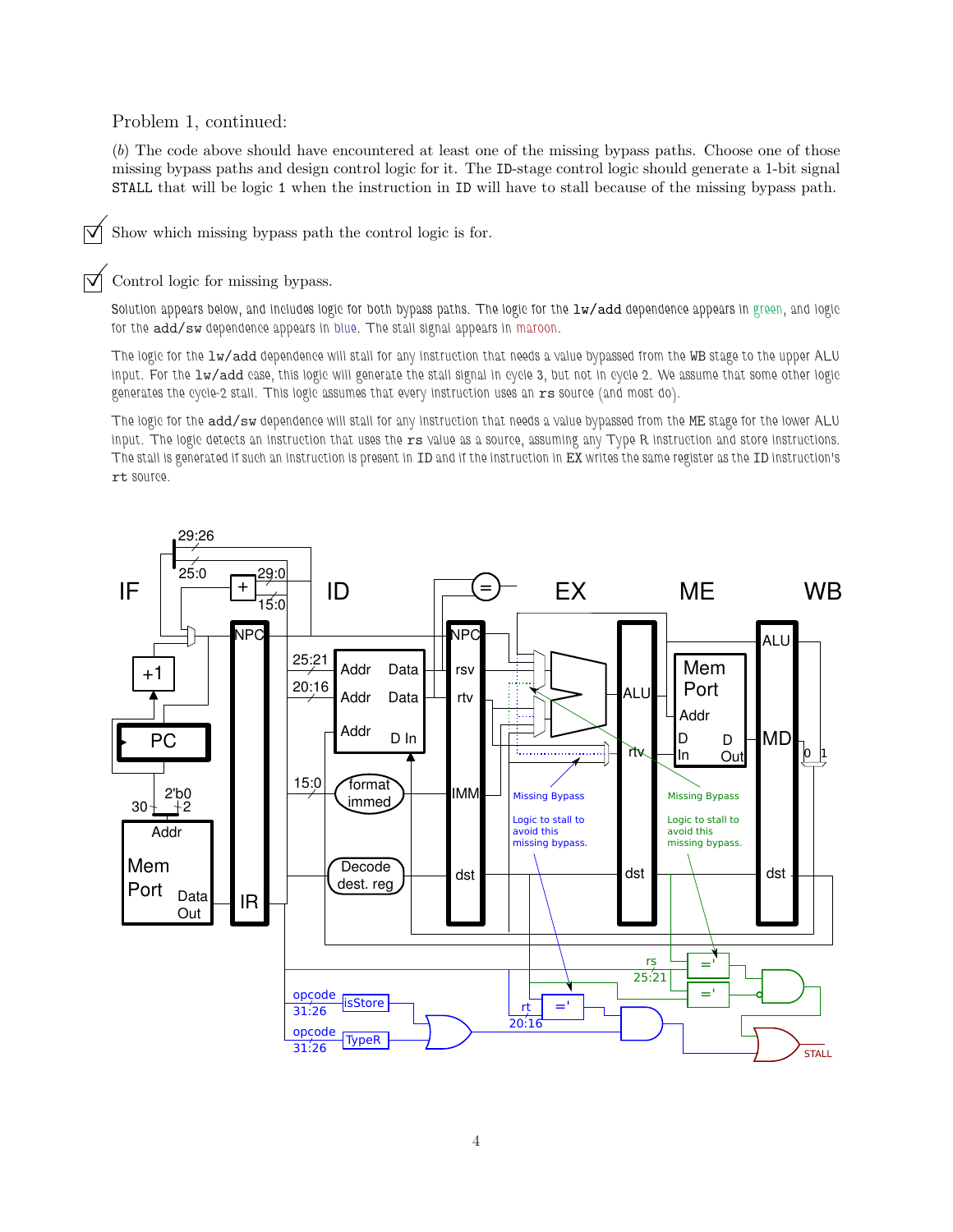Problem 2: [15 pts] Consider a MIPS implementation in which the memory port is split into two stages, Ma and Mb. With this change the clock frequency can increase from 1 GHz to 1.2 GHz; with this added stage our implementation is now six stages. A sample execution appears below.

add r2, r3, r4 IF ID EX Ma Mb WB  $lw$  r1,  $4(r2)$  IF ID EX Ma Mb WB

(*a*) Ignoring the cost of Ma and Mb, how is the cost of the pipeline changed in this design? Consider bypass paths.

Cost change, ignore Ma and Mb, consider bypass, etc.

*There is another pipeline latch, which includes an* ALU *register (32 bits) and a* dst *register, 5 bits, plus control bits. The* ALU *value needs to be bypassed to the* EX *stage, the cost of that is 32 bits times three mux inputs (the two at the ALU inputs, and the one for the store value).*

(*b*) Provide an example of a code fragment which will execute more slowly with the six-stage pipeline. Assume that all reasonable bypass paths are provided.

Code fragment that will run more slowly.

*The code fragment below runs more slowly, that's because of the dependence of the add on the lw, called a load/use pair.* 

| # SOLUTION       |  |                          |  |  |  |
|------------------|--|--------------------------|--|--|--|
| # Cycle          |  | 0 1 2 3 4 5 6 7 8        |  |  |  |
| $1w$ r1, $0(r2)$ |  | IF ID EX Ma Mb WB        |  |  |  |
| add r3, r1, r3   |  | IF ID $--->$ EX Ma Mb WB |  |  |  |

(*c*) Provide an argument that this change is good.

This change is good because:

*The change will add one stall cycle to a load/use pair, as in the example above. Suppose 1 out of every 3 instructions was a load followed by an instruction that uses the loaded value, also suppose that there are no other stalls. The ideal execution time for 300 million instructions is 300 million cycles. If 1 out of 3 is a load/use, then there are 100 million load/uses which will add 100 million stall cycles on the five-stage implementation and 200 million stall cycles on the six-stage implementation. Then the execution time* for 300 million instructions would increase from 400 million cycles  $400\times10^6\frac{1}{1\,\rm GHz} = 400\,\rm ms$  to 500 million cycles which is  $500 \times 10^6 \frac{1}{1.2 \text{ GHz}} = 416 \text{ ms}$ , which is slower.

*But, it's likely that far fewer than 1 out of 3 instructions will be the annoying load/use case, suppose it is 1 out of 10. Then with* the ordinary  $\textrm{ME}$  stage execution is  $330\times10^6\frac{1}{1\,\mathrm{GHz}}=330\,\mathrm{ms}$  and with the split stage  $360\times10^6\frac{1}{1.2\,\mathrm{GHz}}=300\,\mathrm{ms}$  which is *faster.*

*Note that the extra stage does not slow things down when there is no stall, as in the example below.*

| # Cycle        |  |                   | 0 1 2 3 4 5 6 7 8 |  |  |
|----------------|--|-------------------|-------------------|--|--|
| 1w r1, 0(r2)   |  | IF ID EX Ma Mb WB |                   |  |  |
| addi r2, r2, 4 |  |                   | IF ID EX Ma Mb WB |  |  |
| xor r5, r6, r7 |  |                   | TF TD EX Ma Mb WB |  |  |
| add r3, r1, r3 |  |                   | IF ID FX Ma Mb WB |  |  |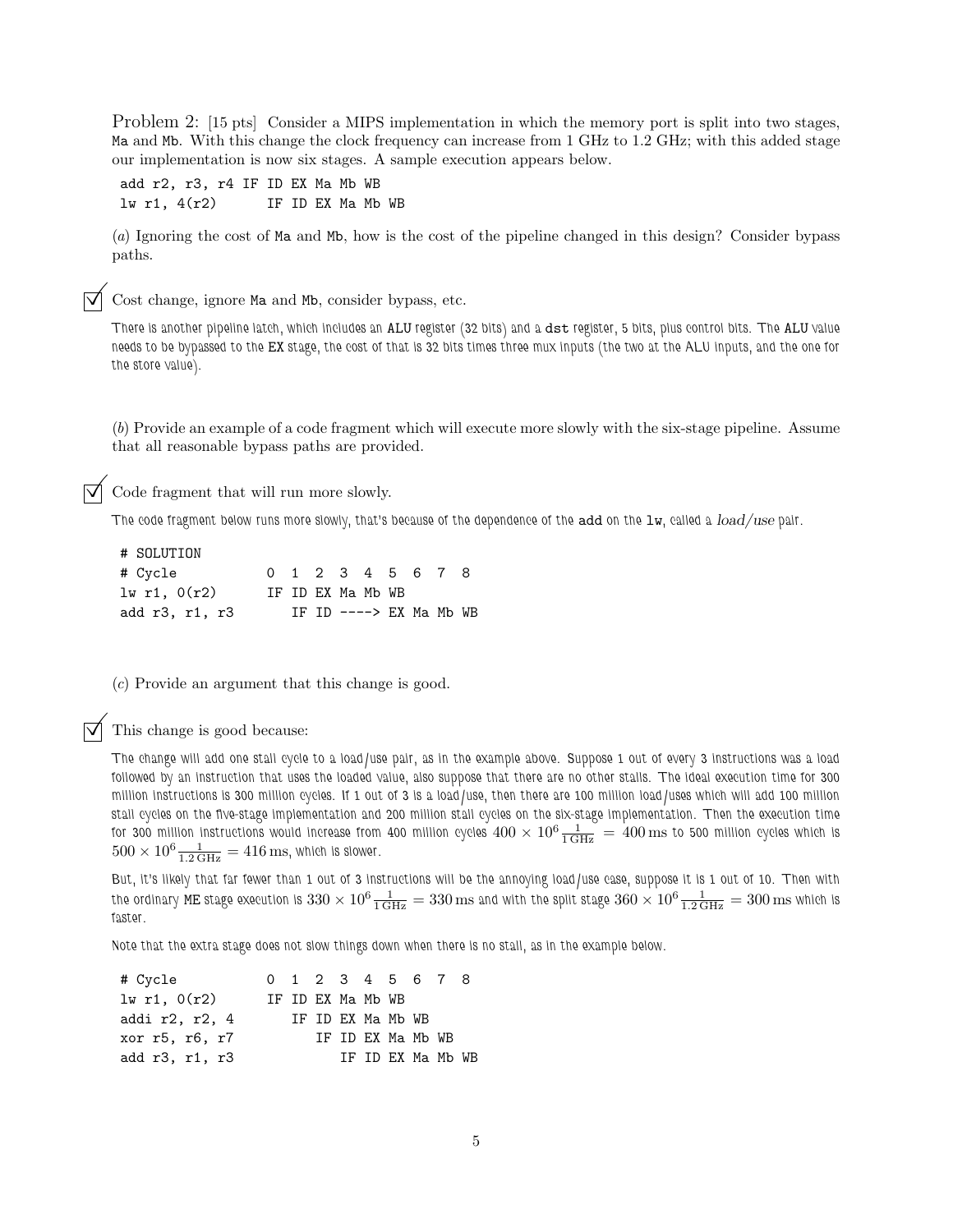Problem 3: [15 pts] Answer the following questions about a blt instruction.

(*a*) MIPS lacks an instruction such as blt r1, r2 TARG (branch if r1 less than r2). For the questions below, which ask about the suitability of such an instruction, consider implementations similar to the five-stage pipeline covered in class.

Explain why adding such an instruction would slow such implementations even though beq r1,r2 TARG is okay.

*Because of the time needed to do a magnitude comparison, which starts only after register values are retrieved.*

Using a PED, explain why there would be no problem adding a  $blt$  instruction if the ISA had two delay slots.

*Because then the branch could be resolved in* EX *without penalty, that would give plenty of time for the magnitude comparison. For example, consider the execution of the two code fragments below. The first is for a one-delay-slot MIPS, with a blt instruction added. If we want to avoid squashing or stalling for a taken branch, the branch target must be at the input to the* PC *when the branch* is in ID, the end of cycle 2 below. That leaves only one cycle to retrieve r1 and r2 from the register file and perform a magnitude *comparison. The second code fragment is for a hypothetical two-delay-slot MIPS also with the* blt *instruction. Because there are two delay slots the branch target address does not need to be at the input of the PC until the end of the cycle when the branch is in* EX*, cycle 2 in the example. That gives the implementation two cycles to retrieve the register values and perform the comparison.*

*Note that in the example below the second delay slot is filled with a useful instruction. That won't happen all the time for real code.*

```
# SOLUTION - Execution on a one-delay-slot MIPS that includes blt.
# Cycle 0 1 2 3 4 5 6 7 8 9 10 11 12 13 14 15 16 17 18
addi r8, r8, 1 IF ID EX ME WB
blt r1, r2 TARG IF ID EX ME WB
add r4, r5, r6 IF ID EX ME WB
lw r10, 4(r12)
TARG:
xor r7, r8, r9 IF ID EX ME WB
# Cycle 0 1 2 3 4 5 6 7 8 9 10 11 12 13 14 15 16 17 18
# SOLUTION - Execution on a hypothetical two-delay-slot MIPS.
# Cycle 0 1 2 3 4 5 6 7 8 9 10 11 12 13 14 15 16 17 18
blt r1, r2 TARG IF ID EX ME WB
add r4, r5, r6 IF ID EX ME WB
addi r8, r8, 1 IF ID EX ME WB
lw r10, 4(r12)
TARG:
xor r7, r8, r9 IF ID EX ME WB
# Cycle 0 1 2 3 4 5 6 7 8 9 10 11 12 13 14 15 16 17 18
```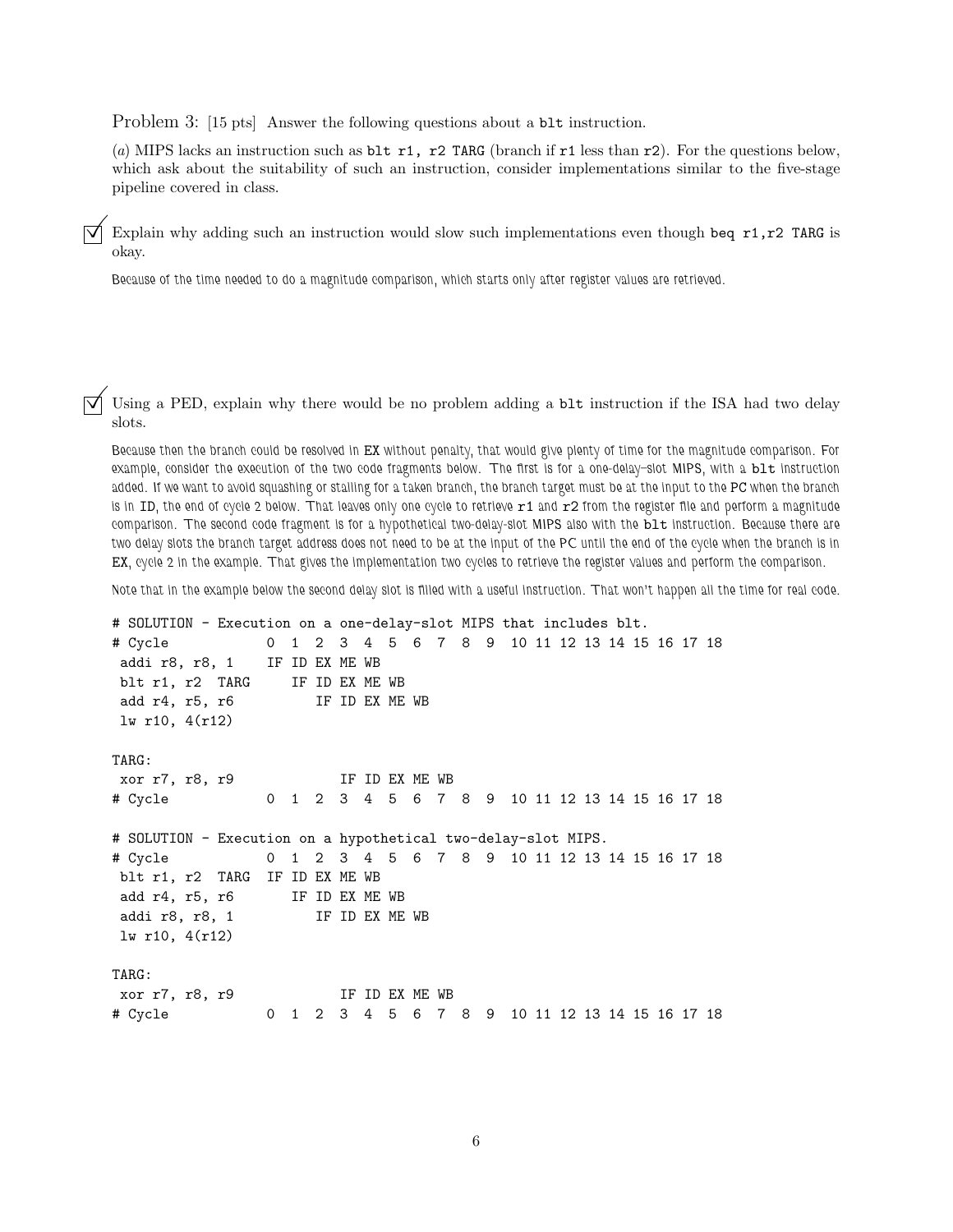(*b*) The code fragment below includes the hypothetical MIPS instruction, blt.

# Hypothetical MIPS Instruction blt r1, r2, targ xor r4, r5, r6

 $\triangledown$  Show an equivalent MIPS code fragment without using blt.

*Solution appears below, in which a* slt *instruction is used to perform the magnitude the was performed by the* blt*.*

# SOLUTION slt r3, r1, r2 bne r4, r0, targ xor f4, r5, 46

 $\overrightarrow{\bigvee}$  Show an equivalent SPARC V8 code fragment.

*Solution appears below. SPARC branch instructions use the value of the integer condition code register,* icc*, to determine whether to take the branch. The* icc *is written by* cc *versions arithmetic and logical instructions, their mnemonics end with* cc*, a common example is* subcc*.*

```
# SOLUTION
subcc r1, r2, g0 # g0 = r1 - r2; icc bits (Negative, oVerflow, Zero, Carry) also set
blt targ \qquad # Branch if negative.
xor r5, r6, r4
```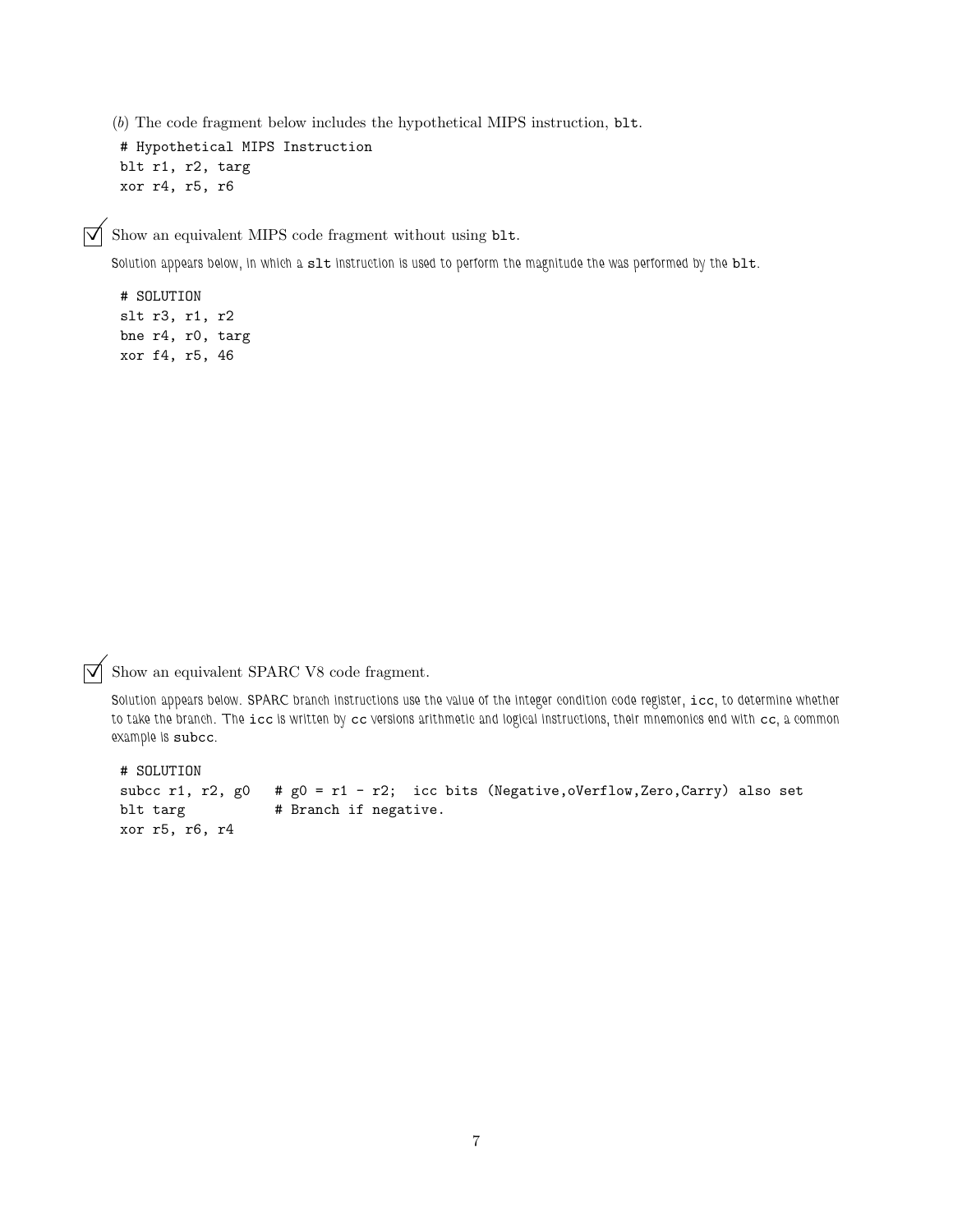Problem 4: [20 pts] For the ISA design tradeoff questions below consider the following data: A typical program executes  $10^{10}$  dynamic instructions, of these  $1.38 \times 10^9$  are branches (half of which are taken),  $9.12 \times 10^7$  are indirect jumps (jr and jalr),  $2.22 \times 10^8$  are direct jumps (j and jal).

Consider a debate by those developing the MIPS ISA: don't include format J, which means no j and no jal instructions.

(*a*) Which MIPS instructions can be used to replace j and jal in the code below, paying attention to the hints in the target names?

Replacement for <sup>j</sup> and jal in code below, paying attention to target names.

*The solution appears below. The* j *can be replaced by a* beq *instruction that uses a condition that will always be true. The use of a branch was possible because the target of the* j *was not every far away, and so the displacement would fit within the branch's 16-bit displacement (immediate) field.*

*A branch is not a suitable replacement for the* jal *for two reasons: the* jal *needs to save a return address and because the target is too far away (the jump uses a 26-bit field to store the target, which could be too distant for the branch's 16-bit field). For that reason a* jalr *instruction is used, along with two instructions to load the target address. The* upper half *and* lower half *assembler macros (made up) return the corresponding parts of the target address. MIPS assembler programs can use the synthetic* la *instruction to replace the* lui *and* ori *instructions.*

# SOLUTION

```
beq r0, r0, NOT_TOO_FAR_AWAY
xor r1, r2, r3
lui r4, upper_half(A_FAR_AWAY_PROCEDURE)
ori r4, r4, %lower_half(A_FAR_AWAY_PROCEDURE)
jalr r4
xor r1, r2, r3
```
(*b*) Determine how much longer (as a percentage or absolute time) it would take to run the typical program described above without the format J instructions. Assume execution is always at 1 CPI. (A formula is okay.)

Percent increase in execution time without format J:

*Assume that 25% of the direct jumps are* j *instructions that can be replaced by a single branch. The remainder of the direct branches must be replaced by a set of three instructions. No changes are made to indirect jumps or branches. The increase in the number of* cycles will be  $2 \times 0.25 \times 2.22 \times 10^8 = 1.11 \times 10^8$ . Expressed as a percentage, that is  $100 \frac{1.11 \times 10^8}{10^{10}} = 1.11\%$ .

(*c*) What parts of out implementation would be unnecessary without format J? Approximately how many bypass paths could you add with the cost saved by not having the format J instructions?

What parts would be eliminated?

How many bypass paths could be added with cost savings?

*The connection from the* ii *field, which goes to the* IF*-stage mux.*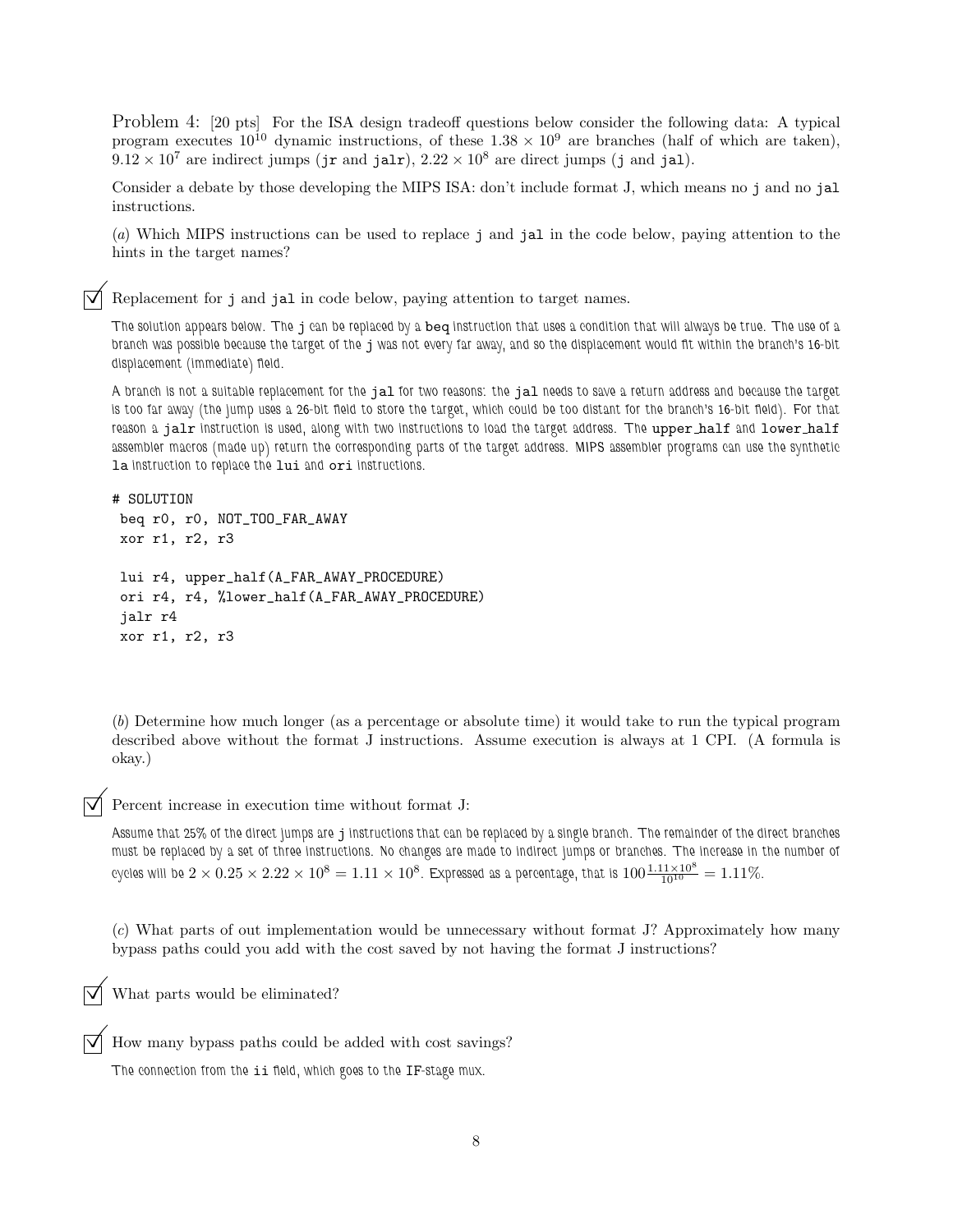Problem 5: [15 pts] Answer the following ISA design questions.

(*a*) Suppose that one of the first modern computer designers, working in the 1940s, made the following statement: "Let's define an 'Instruction Set Architecture' [the last three words spoken slowly, for emphasis] and then later design some hardware 'im-ple-men-ta-tions' of that architecture." Would that be a good idea? Explain. *Hint: Pay attention to the* slanted *words.*

 $\triangledown$  ISA before implementation in 1940s, good or bad? Explain.

*No, because computer engineers did not have enough experience to complete the final design of an ISA before working on its implementation. Lacking this experience, they might have included features in the ISA which would not be practical to build.*

*Grading note: Many answers gave the usual benefits for separating ISA design from implementation. Some tried to use features of 1940's technology in their answers, such as costliness. Cost is always an issue. The key difference is in the amount of computer design experience of the first computer engineers.*

(*b*) CISC ISAs have variable-length instructions.

 $\triangledown$  Benefit of variable-length instructions for CISC.

*Allows for small programs. Allows for instructions with long immediates.*

Benefit of fixed-length instructions for RISC.

*The logic needed to fetch and decode instructions is simple because the address of the next instruction is the current instruction plus (usually) four. Branch displacements can be in units of instructions giving them a four-times longer reach, per bit.*